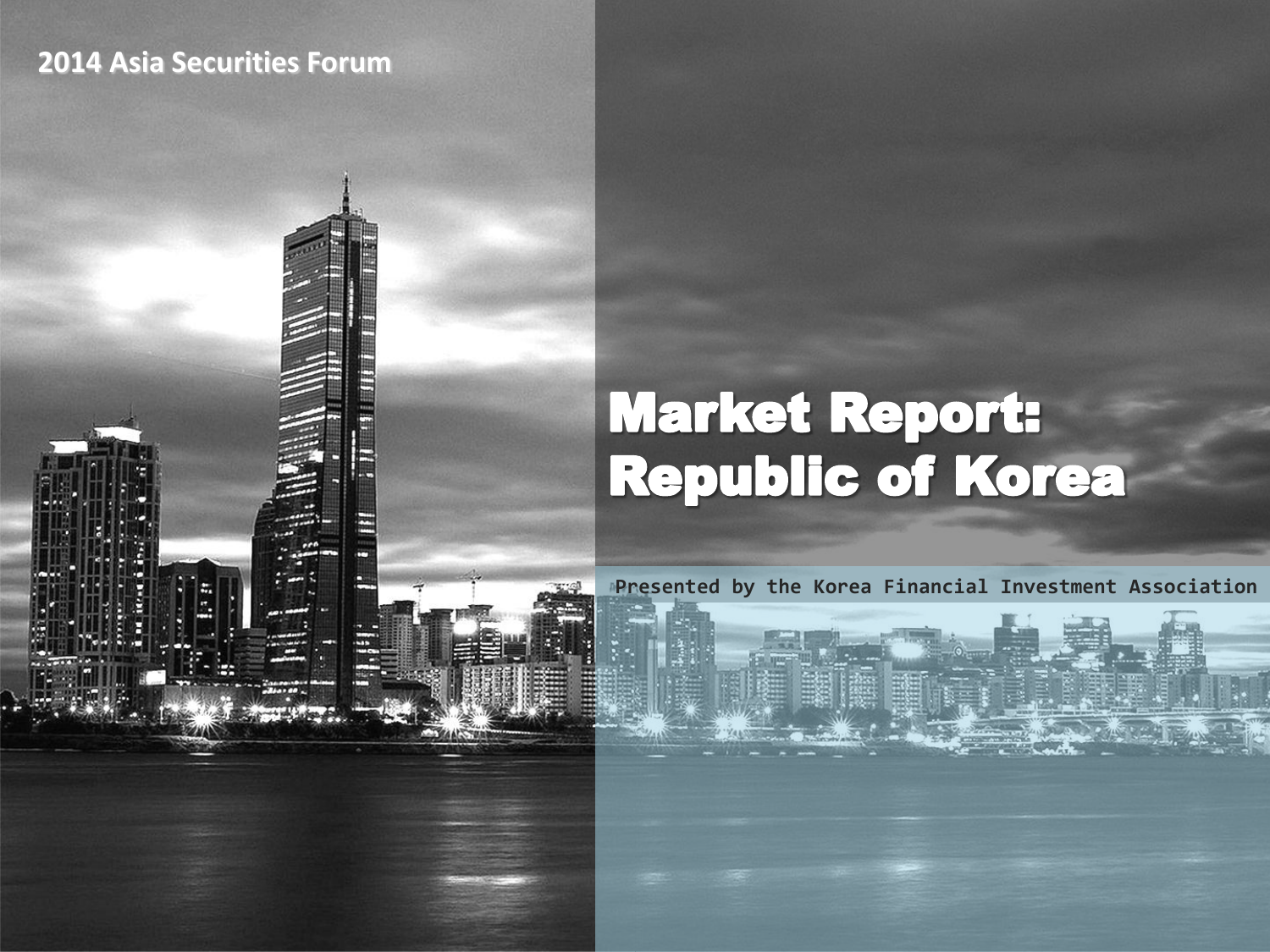

## **C O N T E N T S**

- **I. Korean Capital Market**
	- **I. Current Status**
	- **II. Prospects**
- **II. Korean Financial Investment Industry**
- **III. Capital Market Regulations**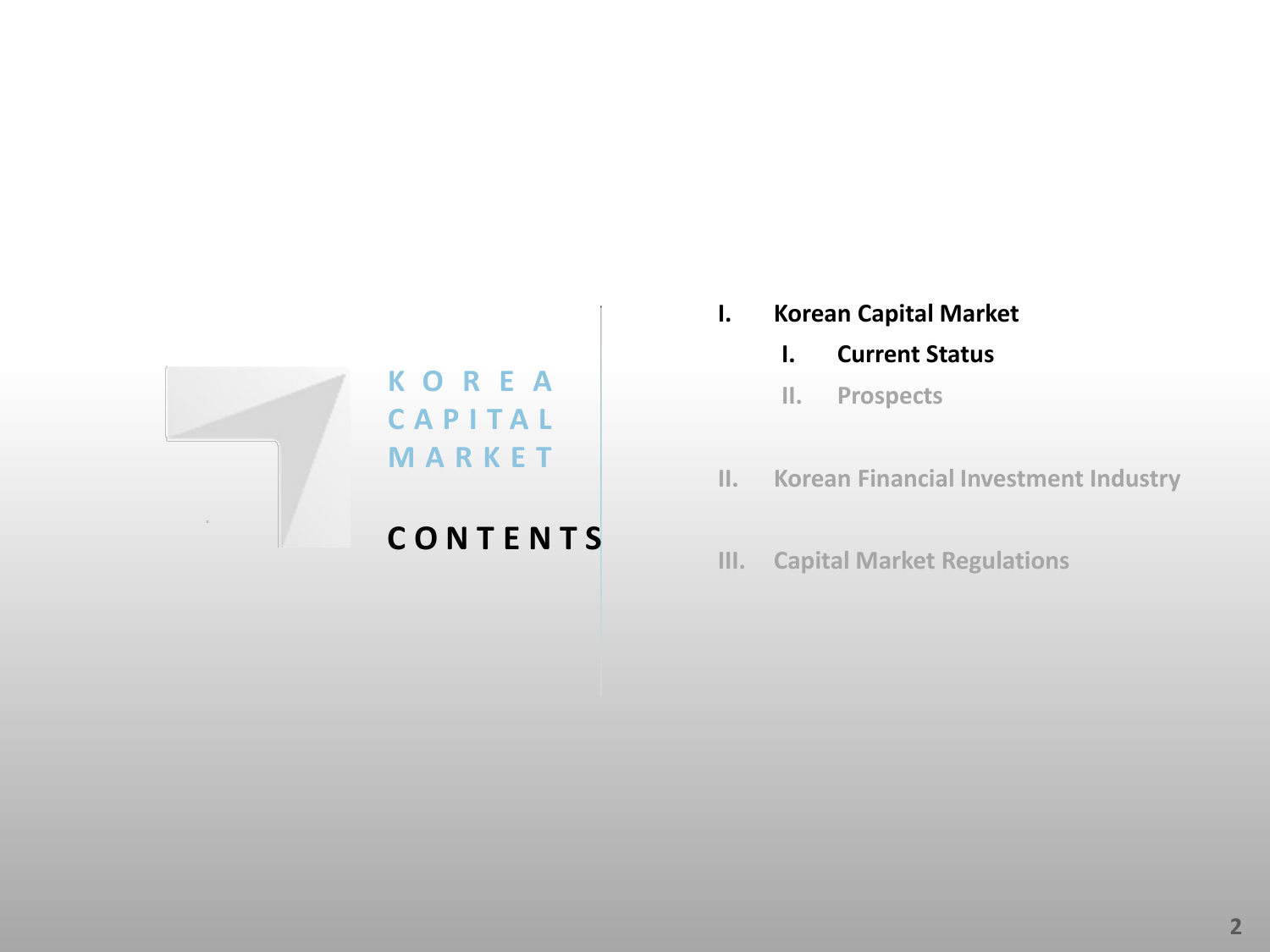**KOSPI**

#### **STOCK MARKET KOSPI TREND**

#### **Since 2012, the KOSPI has maintained a rectangle formation in the 1800-2000 range**

 There was a breakout from the formation in 2014, with the market hitting a three-year high of 2,093 on Jul. 30, 2014

**F** Foreign investors hold 32.5% of the total market value (as of Sep. 30, 2014)



|                                                              | ו וטשו |
|--------------------------------------------------------------|--------|
| Market capitalization<br>(USD bn.<br>as of end of Sep. 2014) | 1,205  |
| Daily trading amount<br>(USD bn.,<br>as of end of Sep. 2014) | 4.7    |
| No. of<br>listed companies<br>(as of Oct. 2014)              | 773    |
|                                                              |        |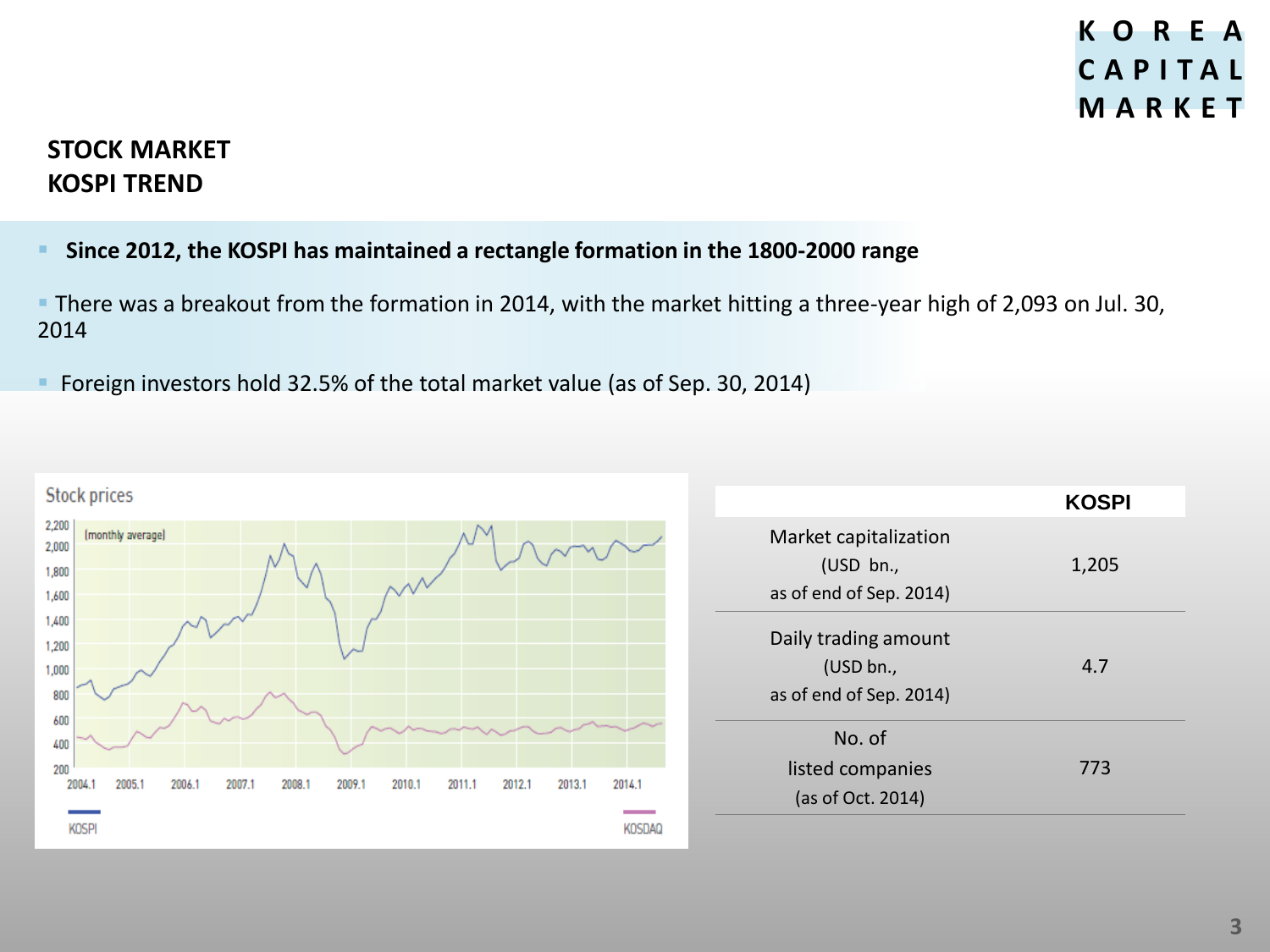#### **BOND MARKET YIELD**

#### **3-year Treasury bond yield now at 2.29% (end of Sep. 2014)**

The proven stability of won-denominated bonds, the upgrade of Korea's credit rating by international rating agencies, and the reduction of the key interest rate are factors affecting the current rate

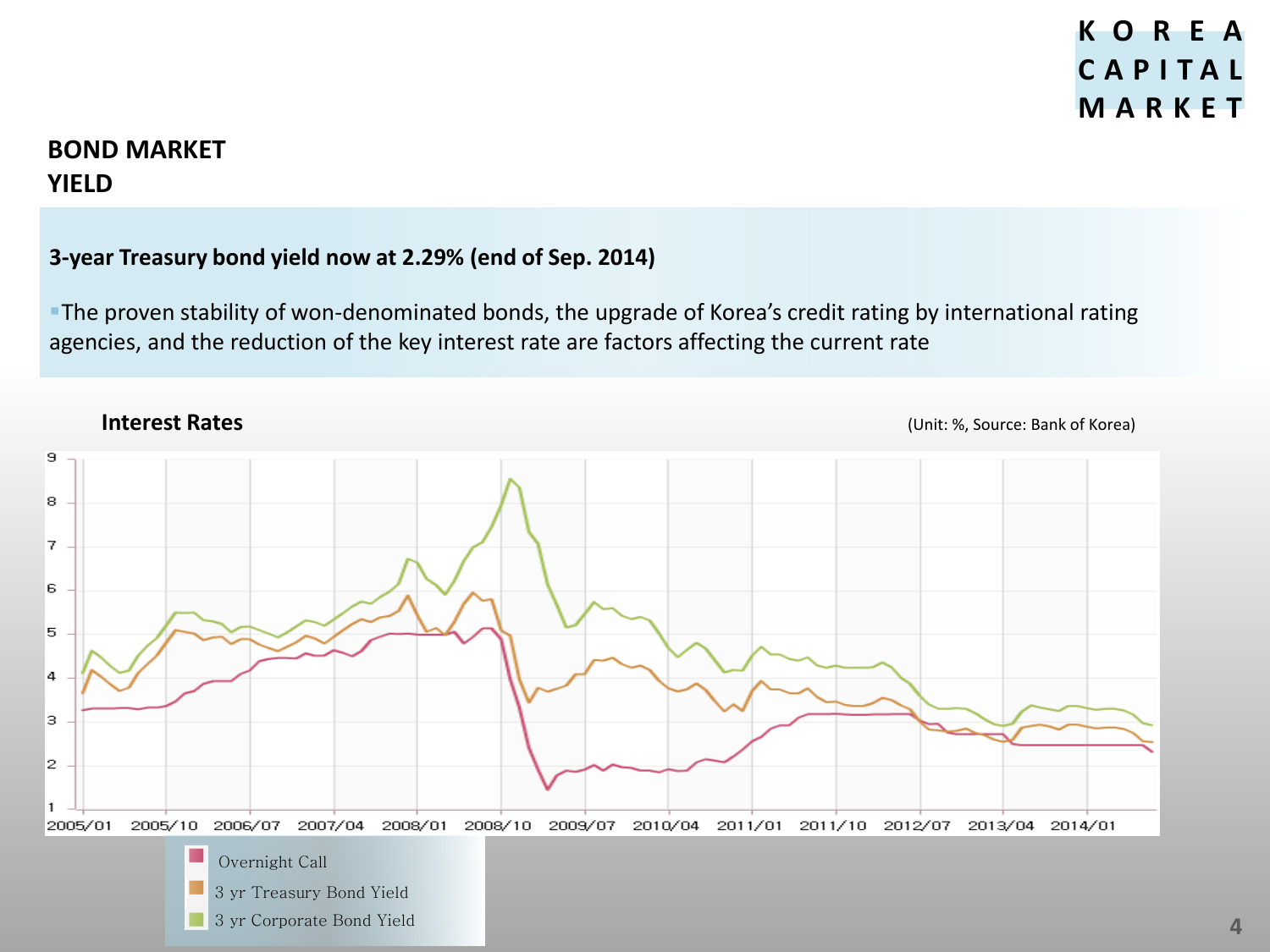#### **DERIVATIVES MARKET SIZE & VALUE**

#### **The trading volume of exchange-traded derivatives has been on the decline since 2012**

In particular, the trading volume dropped significantly when the multiplier for KOSPI 200 Options was raised

#### **Daily Trading Volume of Key Exchange-Traded Derivatives**

(Unit: KOSPI 200 Futures contract, KTB 3y Futures contract, KOSPI 200 Option 100 contracts, Source: KRX)

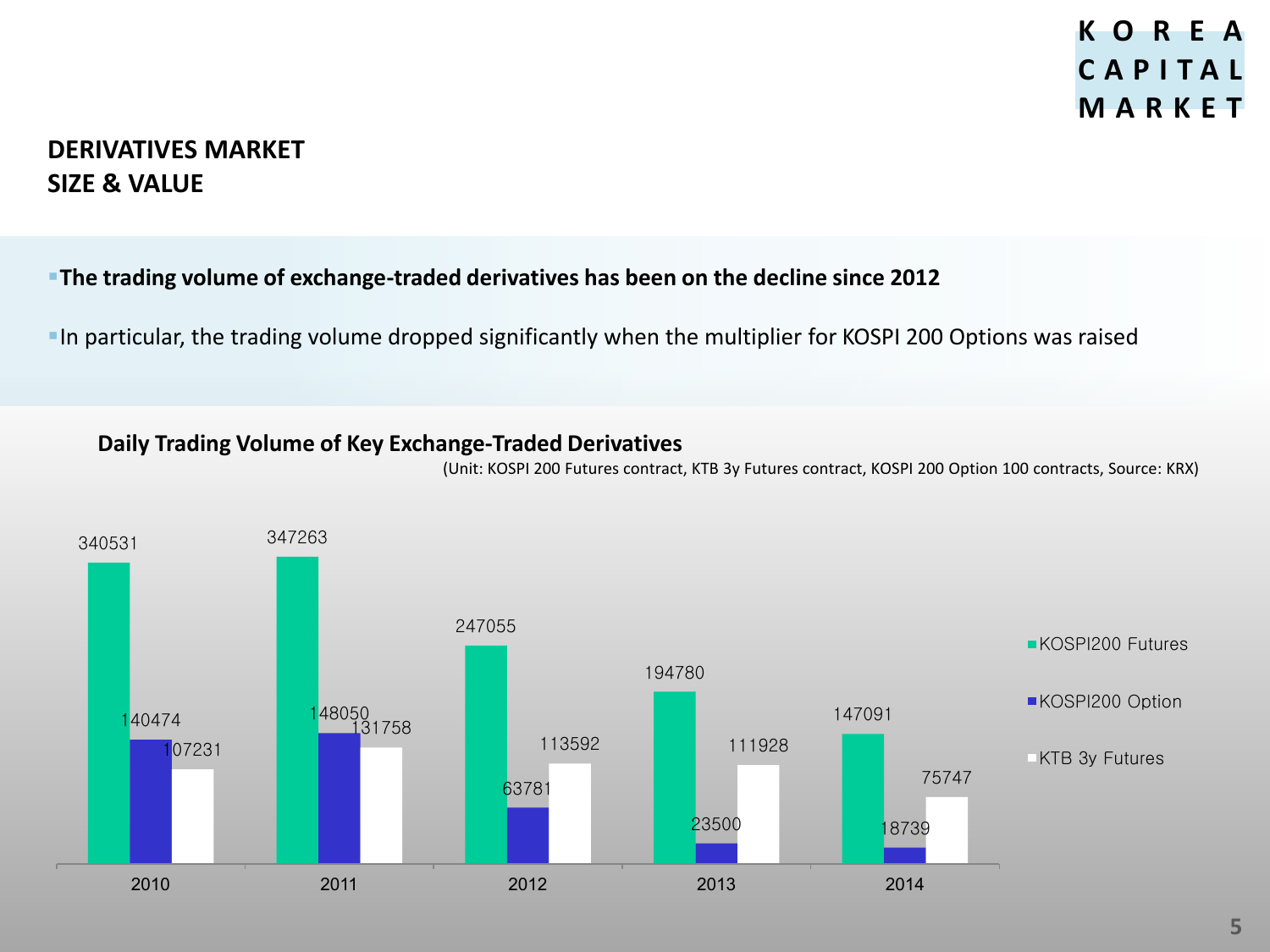## **K O R E A C A P I T A L**

**Average AUM per Fund**

(Unit: USD bn, as of end of June 2014)

## **FUND MARKET M A R K E T FROM GLOBAL PERSPECTIVE**

#### **Korea, No. 13 in size with AUM of USD 309 BN, but No. 1 in number of funds with 10,593 funds**

- Korea has the lowest average AUM per fund among the top 15 countries
- Main reasons: preference for single-client funds by institutions & launching new products with short-term goals

#### **Top 15 Countries by AUM**

(Unit: USD bn, as of end of June 2014)

| Rank           | Country            | <b>AUM</b> | $M/S(\%)$ | # of Funds |
|----------------|--------------------|------------|-----------|------------|
| $\mathbf{1}$   | U.S.               | 15,665     | 49.0      | 7,846      |
| $\overline{2}$ | Luxembourg         | 3,313      | 10.4      | 9,663      |
| $\overline{3}$ | Australia          | 1,788      | 5.6       | n/a        |
| $\overline{4}$ | Ireland            | 1,580      | 4.9       | 7,042      |
| 5              | France             | 1,559      | 4.9       | 3,416      |
| 6              | U.K.               | 1,253      | 3.9       | 1,095      |
| $\overline{7}$ | <b>Brazil</b>      | 1,137      | 3.6       | 8,398      |
| 8              | Canada             | 1,030      | 3.2       | 2,976      |
| 9              | Japan              | 825        | 2.6       | 5,175      |
| 10             | China              | 561        | 1.8       | 1,587      |
| 11             | Switzerland        | 422        | 1.3       | 794        |
| 12             | Germany            | 397        | 1.2       | 2,046      |
| 13             | <b>Korea</b>       | 309        | 1.0       | 10,593     |
| 14             | Sweden             | 289        | 0.9       | 497        |
| 15             | Spain              | 285        | 0.9       | 2,291      |
|                | <b>World Total</b> | 31,999     | 100       | 78,033     |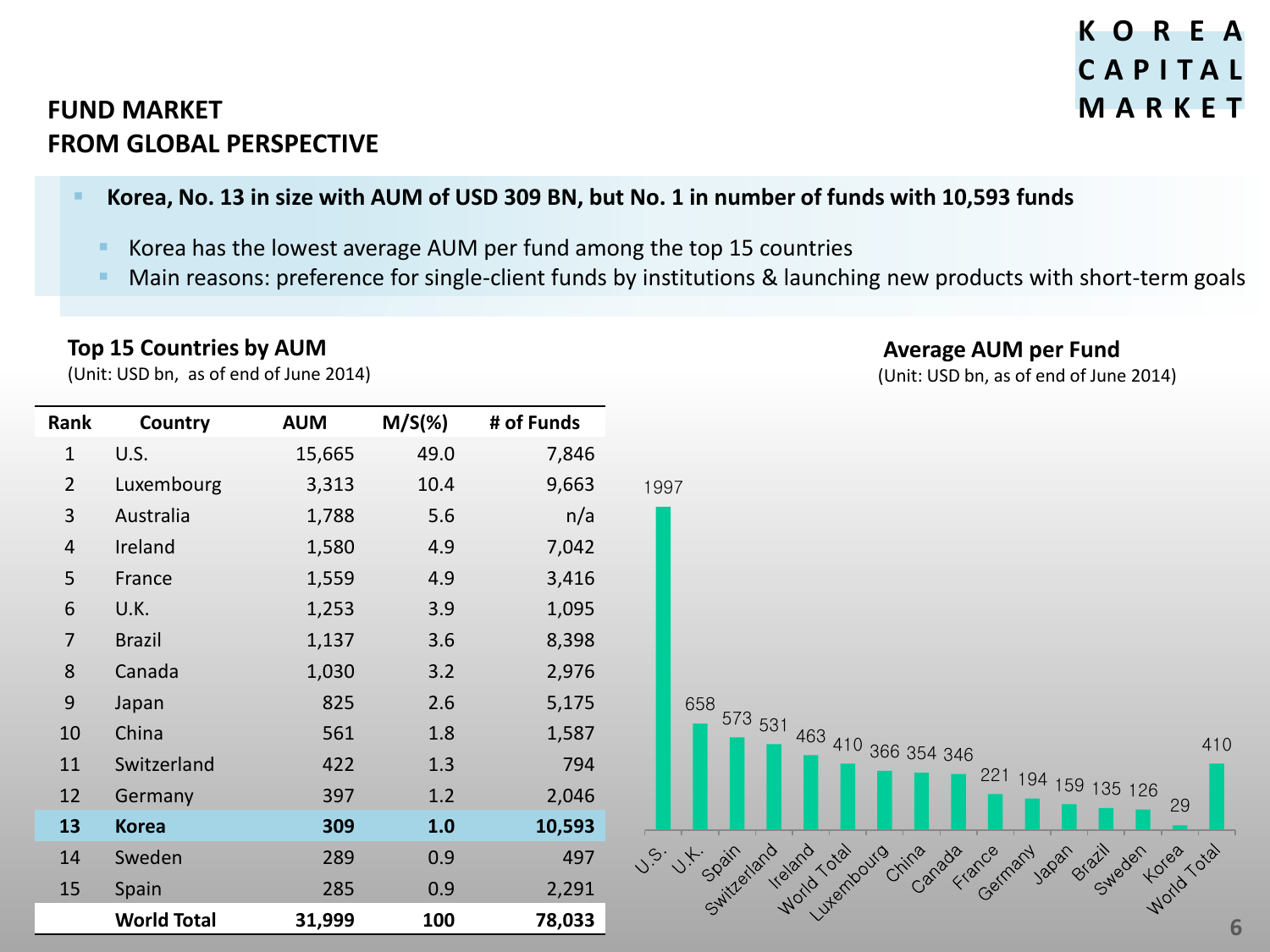

## **C O N T E N T S**

- **I. Korean Capital Market**
	- **I. Current Status**
	- **II. Prospects**
- **II. Korean Financial Investment Industry**
- **III. Capital Market Regulations**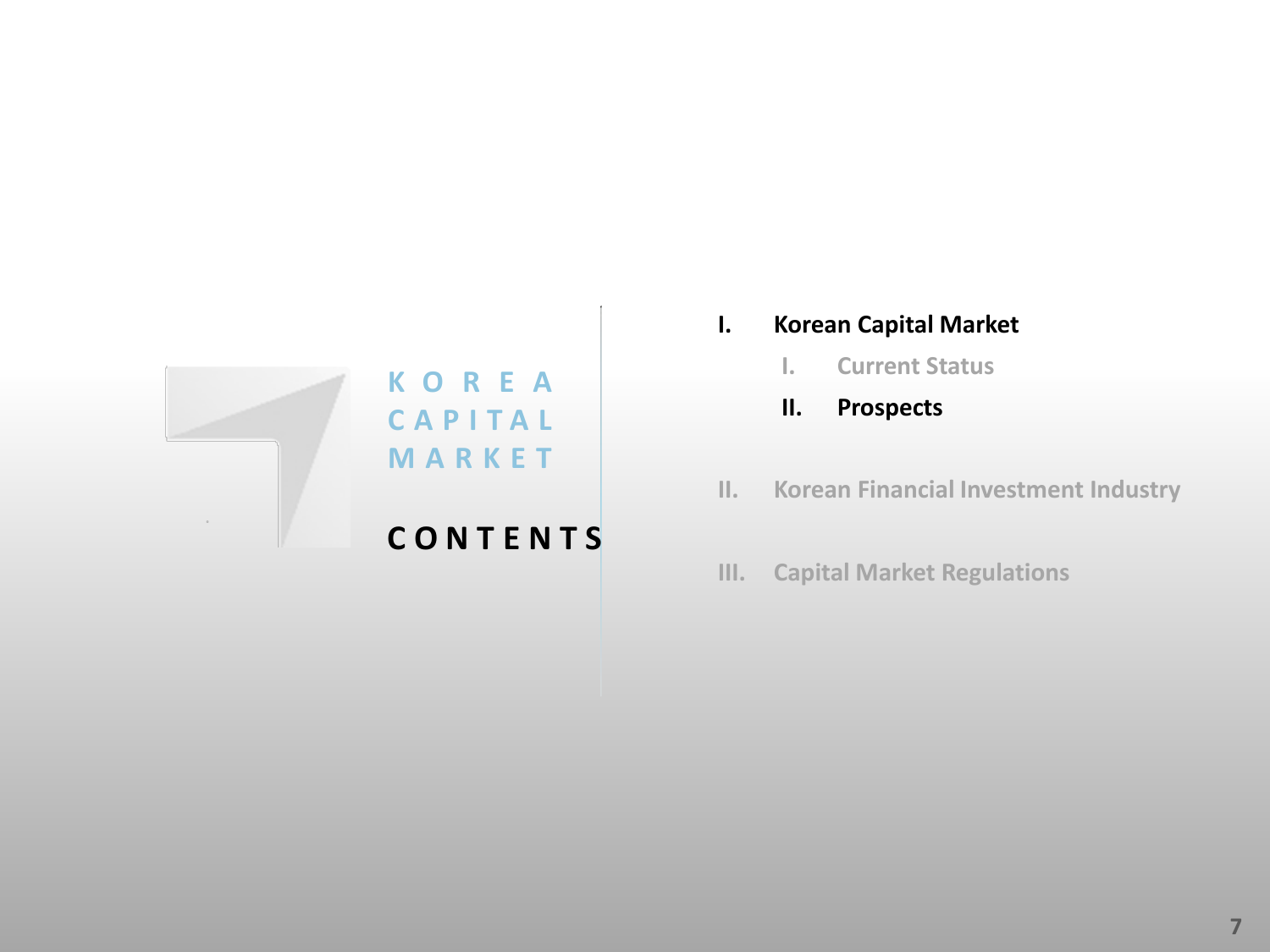#### **PROSPECTS FISCAL SOUNDNESS**

- **Korea's fiscal soundness is good compared to other advanced nations**
- **Government debt and fiscal surplus as percentages of GDP are 37.9% and 4.3% for 2014, respectively**
- **Korea's credit rating was upgraded (Moody's: A1 to Aa3 in Aug. 2012)**

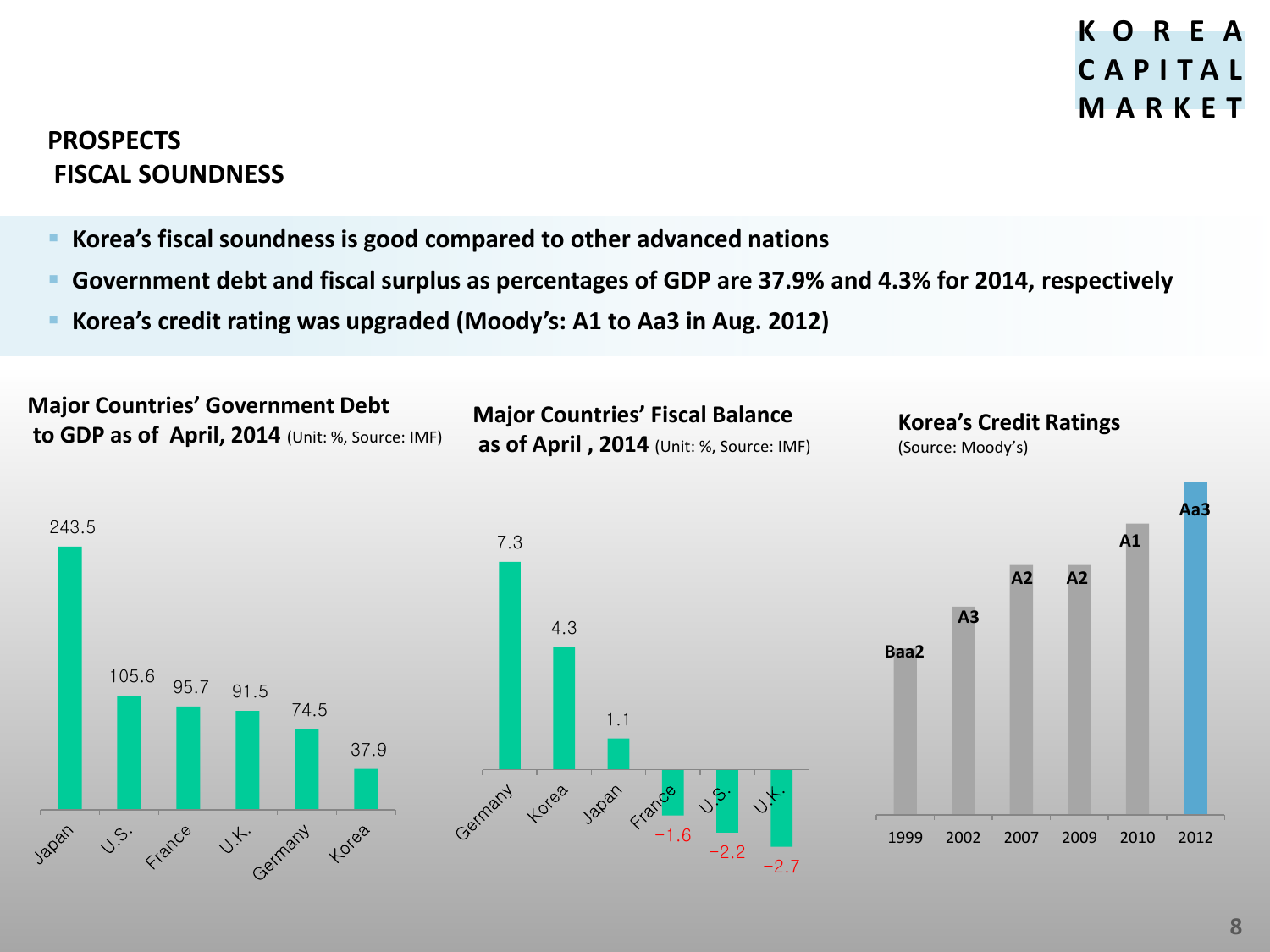

**C A P I T A L M A R K E T**

## **C O N T E N T S**

- **I. Korean Capital Market**
- **II. Current Status**
- **III. Prospects**

#### **I. Korean Financial Investment Industry**

**II. Capital Market Regulations**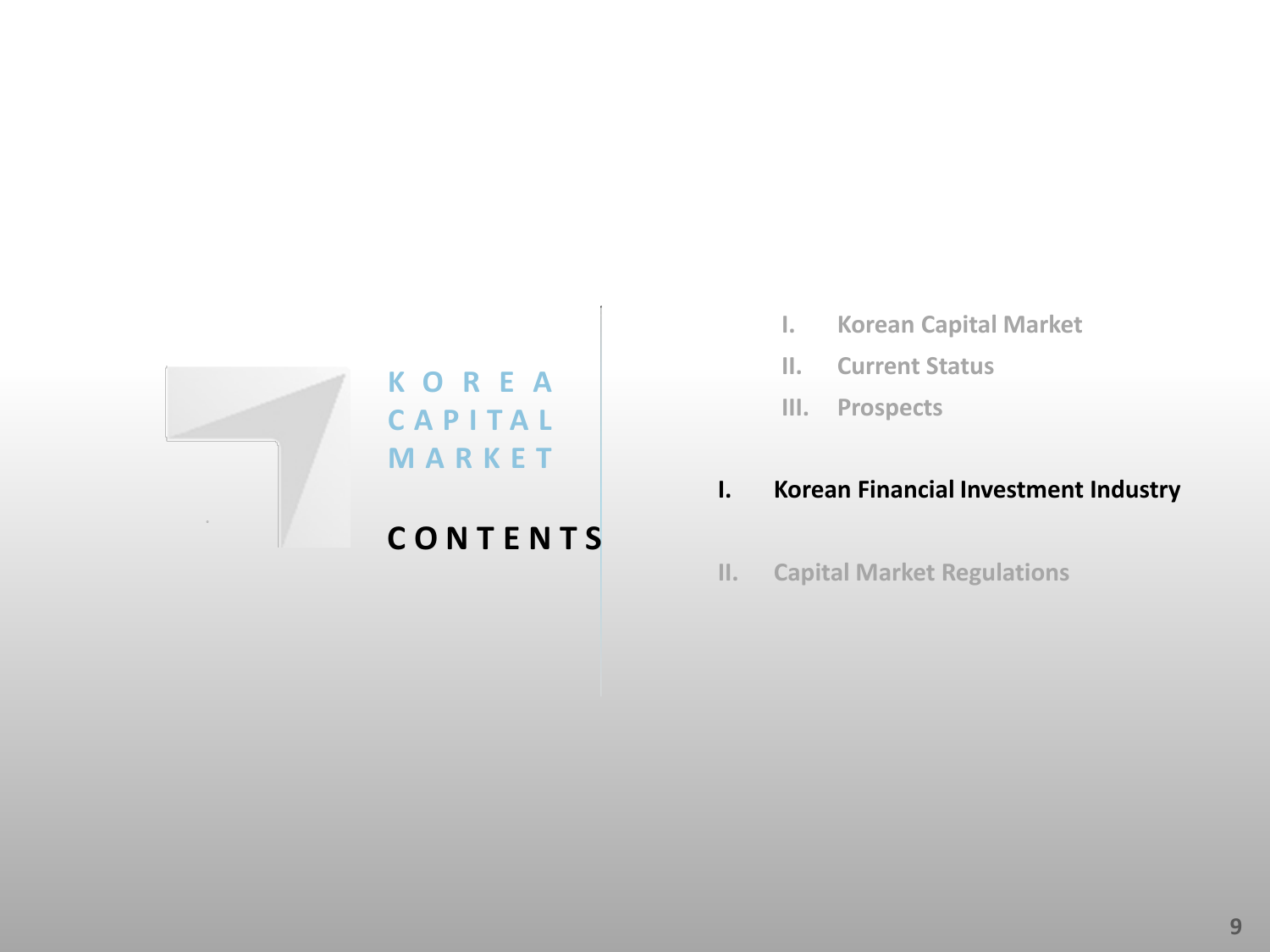## **FINANCIAL SECURITIES COMPANIES IN KOREA**

I

 As of the end of June 2014, the total shareholder's equity of securities companies stood at USD 41.0 BN

| Unit:<br>USD bn | <b>Total</b><br>Shareholder's<br><b>Equity</b> | <b>Total</b><br><b>Liabilities</b> | <b>Total</b><br><b>Assets</b> |
|-----------------|------------------------------------------------|------------------------------------|-------------------------------|
| 11-Mar          | 36.6                                           | 158.9                              | 195.5                         |
| 12-Mar          | 42.0                                           | 195.0                              | 237.0                         |
| 13-Mar          | 41.8                                           | 226.4                              | 268.2                         |
| 13-Dec          | 40.8                                           | 229.8                              | 270.6                         |
| $14$ -Jun       | 41.0                                           | 269.8                              | 310.8                         |

| <b>INCOME STATEMENTS</b>                                      | Unit:<br>USD bn | <b>Operating</b><br><b>Revenues</b> | <b>Operating</b><br><b>Expenses</b> | <b>Net Income</b><br>(after taxes) |
|---------------------------------------------------------------|-----------------|-------------------------------------|-------------------------------------|------------------------------------|
| In 2011, the total net income of securities companies fell to | <b>FY10</b>     | 58.0                                | 54.9                                | 2.7                                |
| USD 2 BN from 2.5 BN in 2010. Net income for the industry     | <b>FY11</b>     | 62.4                                | 59.4                                | 2.2                                |
| posted USD 0.9 bn for the first half of 2014, an improvement  | <b>FY12</b>     | 47.7                                | 46.0                                | 1.2                                |
| from the net loss of USD 0.2 bn during the previous year.     | <b>FY13</b>     | 34.8                                | 34.4                                | $-0.2$                             |
|                                                               | <b>FY14</b>     | 21.9                                | 20.0                                | 0.9                                |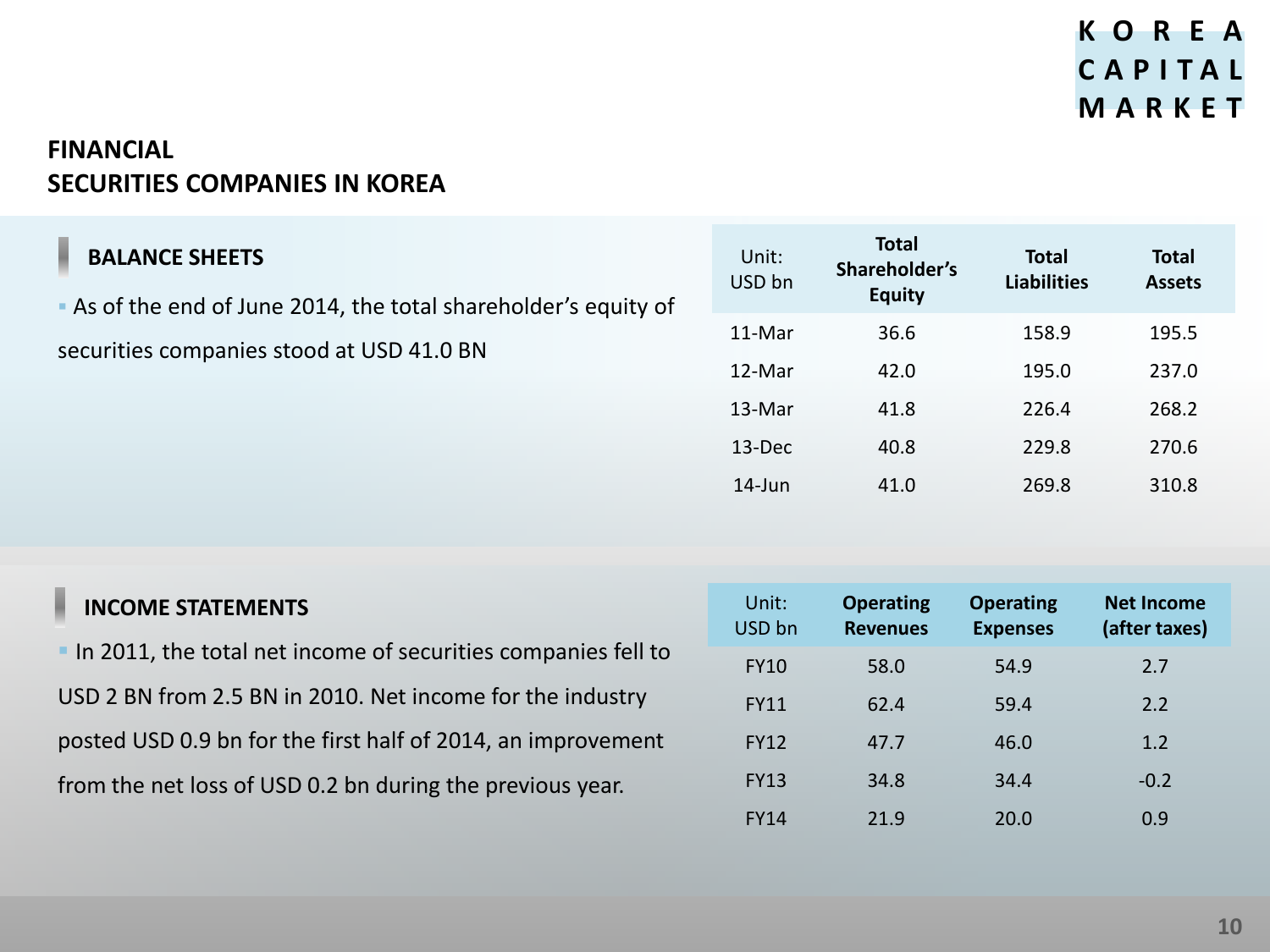

## **C O N T E N T S**

- **I. Korean Capital Market**
	- **I. Current Status**
	- **II. Prospects**
- **II. Korean Financial Investment Industry**
- **III. Capital Market Regulations**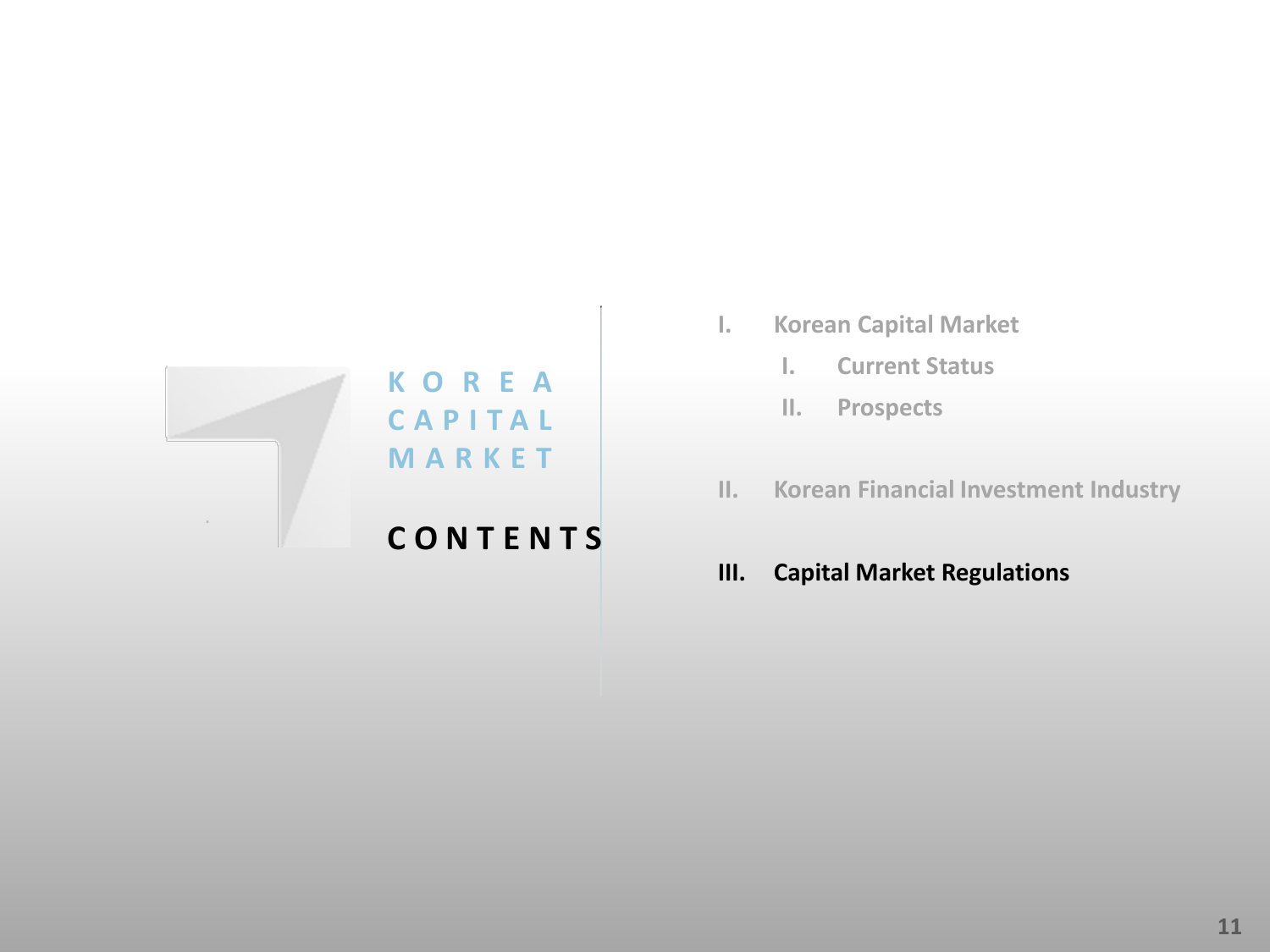## **Risk-Based Supervision**

| <b>Global Market</b>                       | Korean Market                                                                                     |
|--------------------------------------------|---------------------------------------------------------------------------------------------------|
| Prerequisites for a risk-based supervision | A trading error by HanMag Securities<br>resulted in a massive loss (Dec. 2013)                    |
| program                                    | Introduction of a limit that allows for                                                           |
| Identification and prioritization of risks | principal transactions valued at up to 50% of<br>net capital                                      |
| Measuring and monitoring of risks          | Introduction of a regulation stipulating the<br>conditions to defer or refuse a DMA               |
| Reporting                                  | entrustment order                                                                                 |
| Calibration                                | Establishment of compliance regulations on<br>the reviewing and monitoring of computer<br>systems |